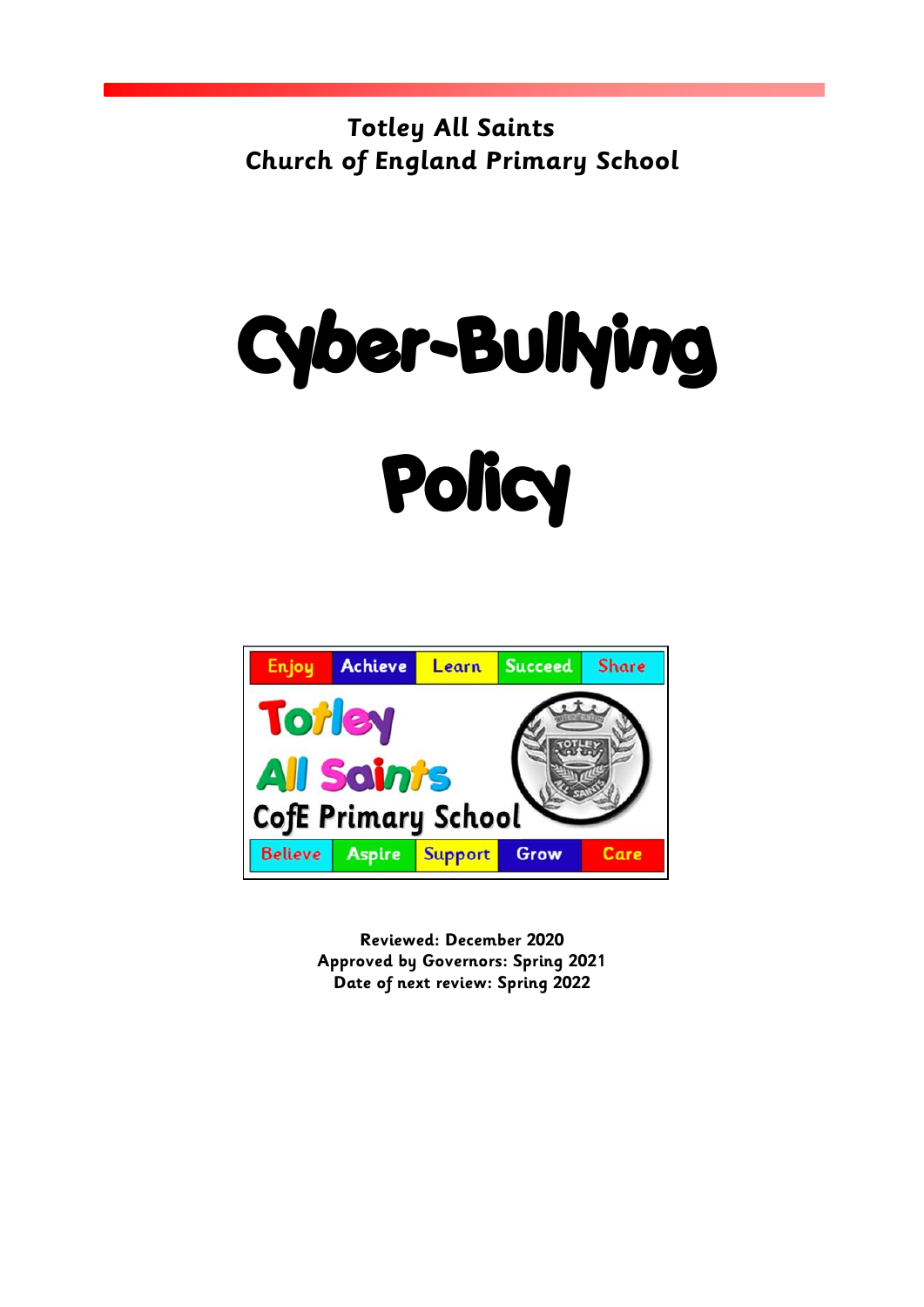# Cyber-Bullying Policy



At Totley All Saints, we want our children to be happy & safe as well as understand what it is to be part of a church school family where everyone is valued & accepted. We aim always to provide a caring environment where every child can thrive and is supported to achieve their unique & amazing potential as a child of God. As such, this means that no child is bullied & this includes all aspects of Cyber Bullying.

This policy should be read in conjunction with our Anti-Bullying Policy.

## **What is Cyber-Bullying?**

"Cyber-bullying is an aggressive, intentional act carried out by a group or individual, using electronic forms of contact, repeatedly over time against a victim who cannot easily defend him or herself." 1

Eight categories of cyber bullying have been identified:

- 1. Text message bullying involves sending unwelcome texts that are threatening or cause discomfort.
- 2. Picture/video-clip bullying via mobile phone cameras, is used to make the person being bullied feel threatened or embarrassed, with images usually sent to other people.
- 3. 'Happy slapping' involves filming and sharing physical attacks.
- 4. Phone call bullying via mobile phone uses silent calls or abusive messages. Sometimes the bullied person's phone is stolen and used to harass others, who then think the phone owner is responsible. As with all mobile phone bullying, the perpetrators often disguise their numbers, sometimes using someone else's phone to avoid being identified.
- 5. Email bullying uses email to send bullying or threatening messages, often using a pseudonym for anonymity or using someone else's name to pin the blame on them.
- 6. Chat room bullying involves sending menacing or upsetting responses to children or young people when they are in a web-based chat room.
- 7. Bullying through instant messaging is an Internet-based form of bullying where children and young people are sent unpleasant messages as they conduct real-time conversations online.
- 8. Bullying via websites includes the use of defamatory blogs (web logs), personal websites and online personal polling sites. There has also been a significant increase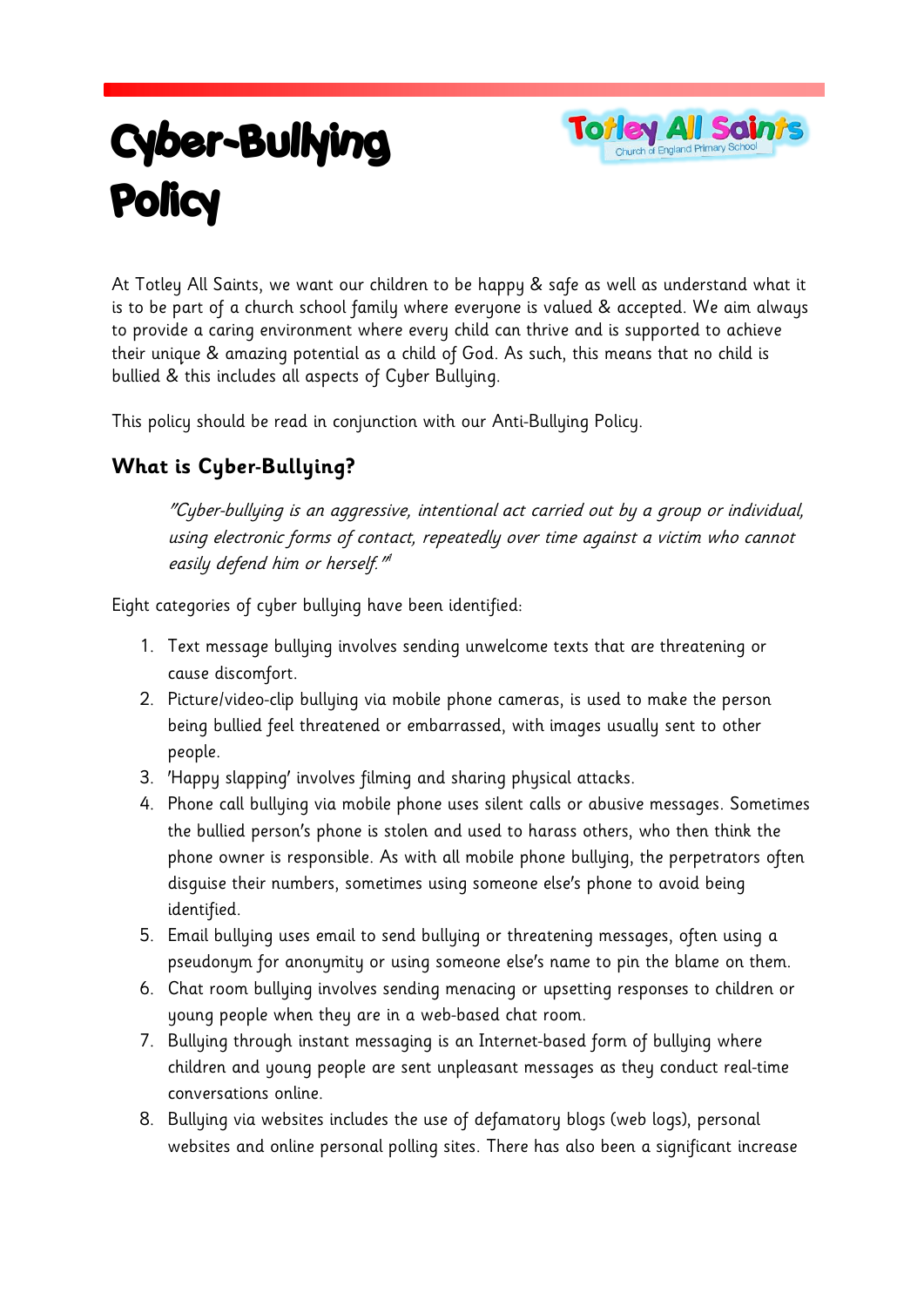in social networking sites for young people, which can provide new opportunities for cyber bullying.

#### **What can we do about it?**

While other forms of bullying remain prevalent, cyber-bullying is already a significant issue for many young people. Totley All Saints recognise that staff, parents and children need to work together to prevent this and to tackle it whenever it occurs (Article 5, 6, 12, 15, 16, 18 UNCRC).

School Governors, Head teachers and schools have a duty to ensure that: bullying via mobile phone or the Internet is included in their mandatory anti-bullying policies, that these policies are regularly updated, and that teachers have sufficient knowledge to deal with cyber bullying in school.<sup>2</sup>

Totley All Saints ensures that:

- the curriculum teaches pupils about the risks of new communications technologies, the consequences of their misuse, and how to use them safely including their own rights in line with the UN Convention on the Rights of the Child (Article 13, 16 &17 UNCRC);
- all e-communications used on the school site or as part of school activities off-site are monitored;
- clear policies are set about the use of mobile phones at school and at other times when young people are under the school's authority;
- internet blocking technologies are continually updated through the Smoothwall system and harmful sites are blocked;
- we work with pupils and parents to make sure that new communications technologies are used safely, taking account of local and national guidance and good practice;
- security systems are in place to prevent images and information about pupils and staff being accessed improperly from outside school;
- we work with police and other partners on managing cyber bullying.

#### **ICT and Mobile Phone Policy:**

If a cyber-bullying incident directed at a child occurs using internet or mobile phone technology, either inside or outside school time, Totley All Saints will take the following steps:

• advise the child not to respond to the message;